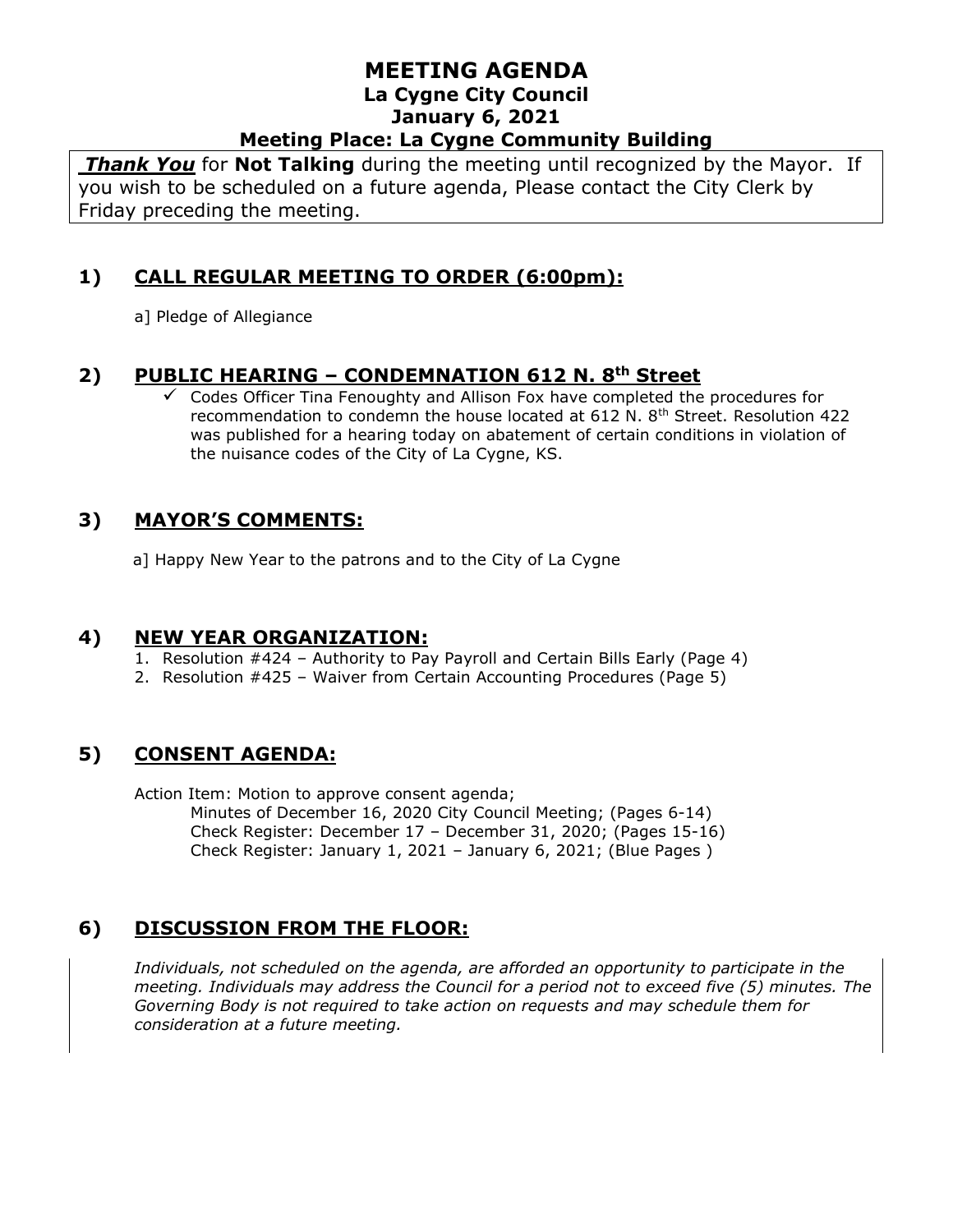#### **MEETING AGENDA La Cygne City Council January 6, 2021 Meeting Place: La Cygne Community Building**

## **7) SPECIAL PROJECTS:**

Water Plant Settling Ponds

i. None

Sewer Project

i. None

KDOT CCLIP Improvement project

i. None

# **8) REPORTS OF CITY OFFICERS:**

- $\checkmark$  City Attorney Burton Harding (Blue Pages)
- $\checkmark$  Police Chief Tina Fenoughty (Blue Pages)
- ✓ Public Works Department Dan Nasalroad (Blue Pages )
- $\checkmark$  Fire Chief Dan Nasalroad
- $\checkmark$  City Clerk Jodi Wade (Blue Pages)

# **9) REPORTS OF COUNCIL COMMITTEES:**

- a] Water & Gas---------------------------------------Danny Curtis------- Logan Smith
- b] Street ---------------------------------------------James Thies ------- Jerome Mitzner
	- $\checkmark$  (Postponed until Fall 2021) RFP for Stormwater Master Planning.
	- $\checkmark$  (In Committee review) Follow up regarding the water pooling on the corner of Broadway and Chestnut street next to the La Cygne Library.
- c] Sewer----------------------------------------------James Thies------- Thomas Capp
- d] Park------------------------------------------------Danny Curtis ------- Thomas Capp
- e] Cemetery------------------------------------------Danny Curtis ------- Thomas Capp
	- $\checkmark$  (In Committee review) Chapter XI. Public Property, Article 1. Cemetery regulations
- f] Public Safety---------------------------------------Jerome Mitzner------ Logan Smith
	- ✓ (In Committee review) Animal Control Regulation/Code Draft being revised for January 16<sup>th</sup>, 2021 meeting.
- g] Community Building------------------------------ Danny Curtis ------- James Thies
- h] Employee Relations & Training-------------------Jerome Mitzner ------Logan Smith
	- ✓ (Postponed until Spring 2021) Ethics/Public Service Training.
	- $\checkmark$  KORA regulations regarding emails, phone numbers and applications.

# **10) SPECIAL COMMITTEE REPORTS:**

- a] Emergency Management None
- b] Swanfest Committee None
- c] Planning & Zoning Commission None
- d] La Cygne Community Park Board